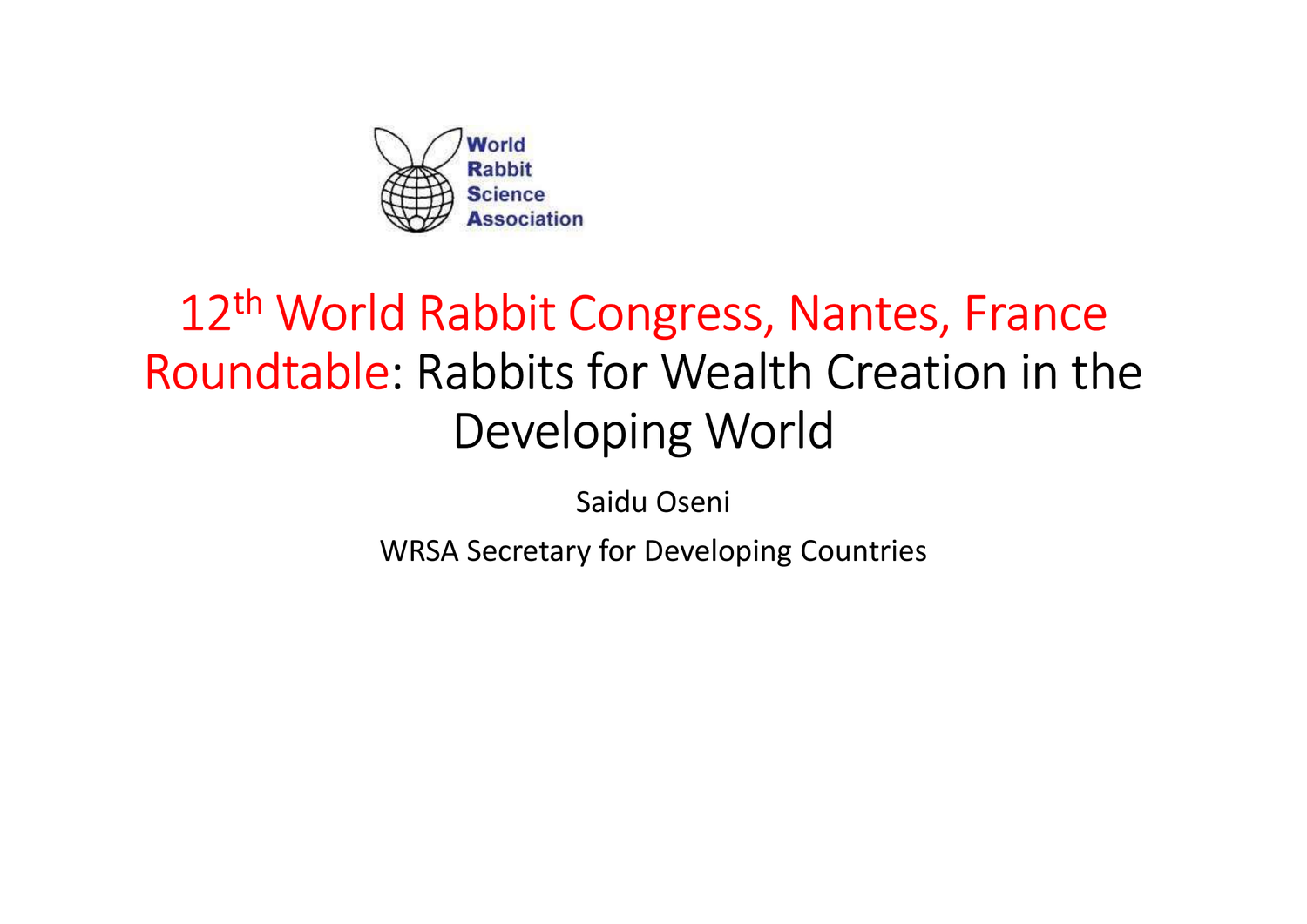### **Outline**

- Introduction (Background and Rationale
- Objectives of the Roundtable
- Key Questions for Discussion
- Expected Outcomes & Deliverables
- Summary / Conclusion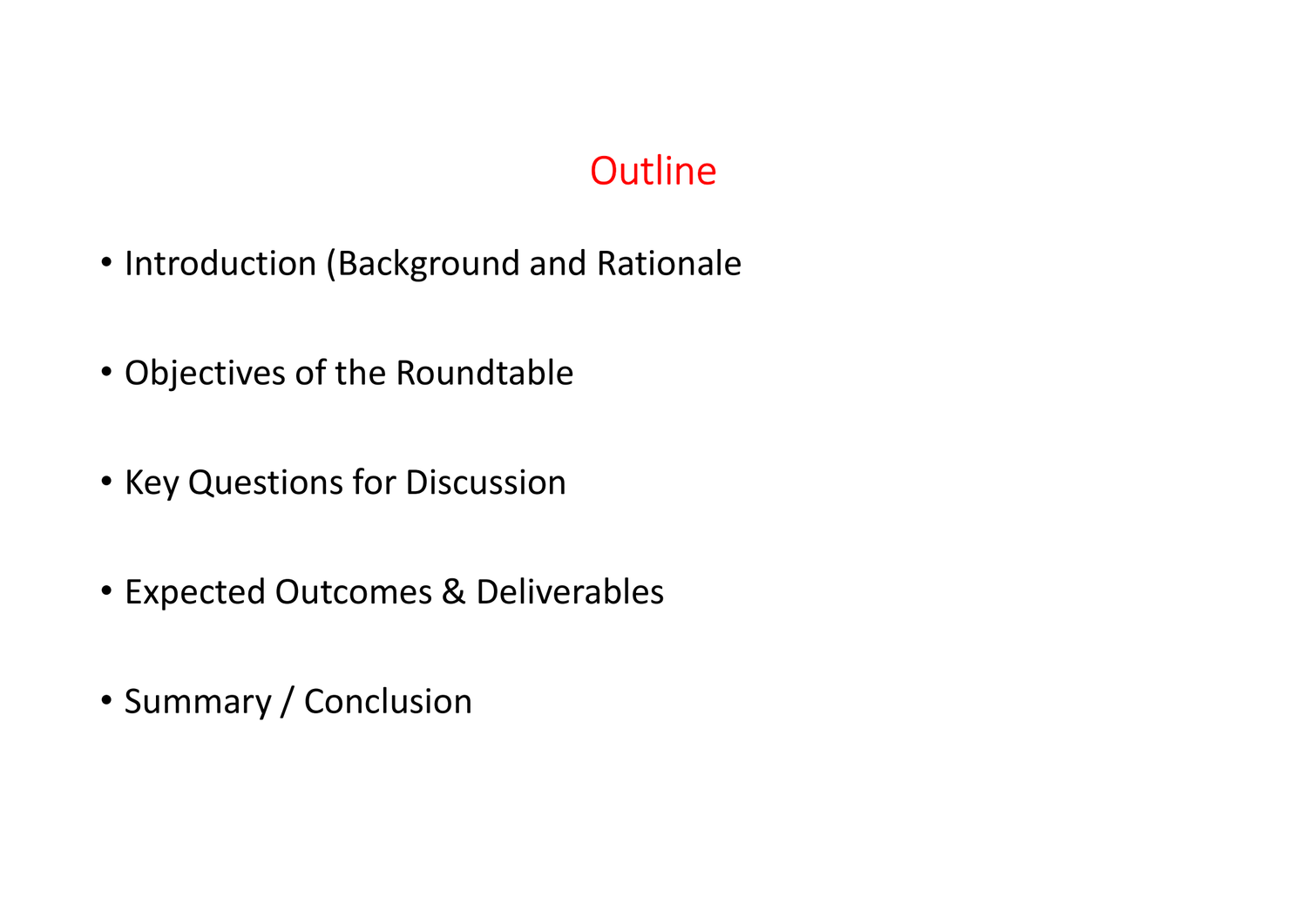### Introduction [Focus and Rationale]

- Introduction [Focus and Rationale]<br>• Focus: Small- and medium-holder rabbit enterprises globally<br>• Rationale
- Rationale
	- Global rabbit production peaking (FAOSTAT data)
	- Need to identify all avenues (or pathways) for wealth (value) creation from rabbit production systems globally
	- Need to identify knowledge, R&D and capacity gaps that are critical towards optimizing/boosting wealth (value) creation from rabbit production systems and value chains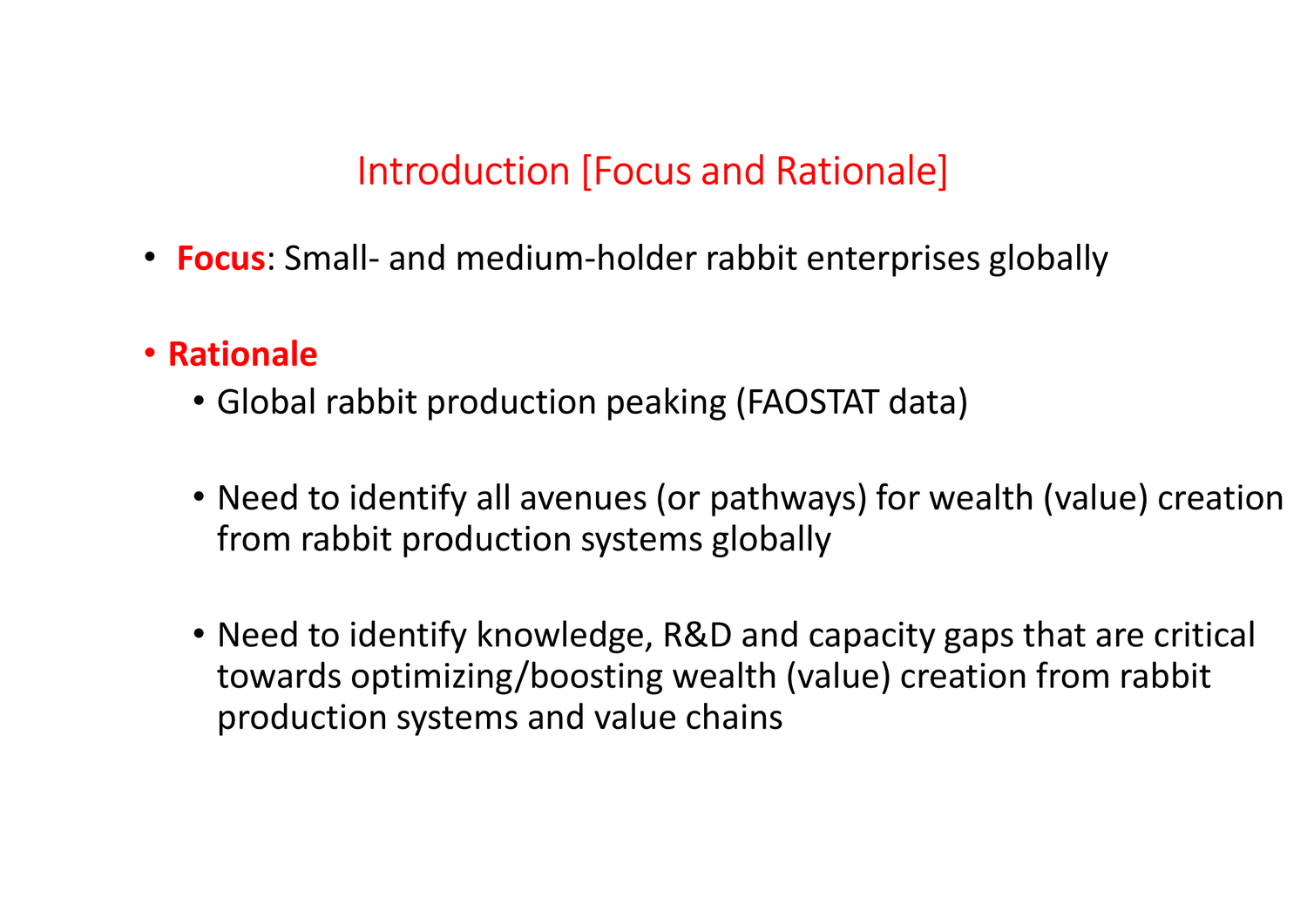### Objectives of the Roundtable

- Objectives of the Roundtable<br>• Explore avenues (pathways) for wealth creation under small- and medium input<br>• Identify canacity gans (knowledge, B&D, etc.) with respect to wealth rabbit production systems globally
- Identify capacity gaps (knowledge, R&D, etc.) with respect to wealth creation under small- and medium input rabbit production systems Objectives of the Roundtable<br>Explore avenues (pathways) for wealth creation under small- and medium input<br>rabbit production systems globally<br>Identify capacity gaps (knowledge, R&D, etc.) with respect to wealth<br>creation und
- Assess the role(s) of science, technology and innovation (STI) towards optimizing/boosting wealth (value) creation from rabbit production systems and value chains
- Identify and collate global success stories on wealth creation in rabbit value chains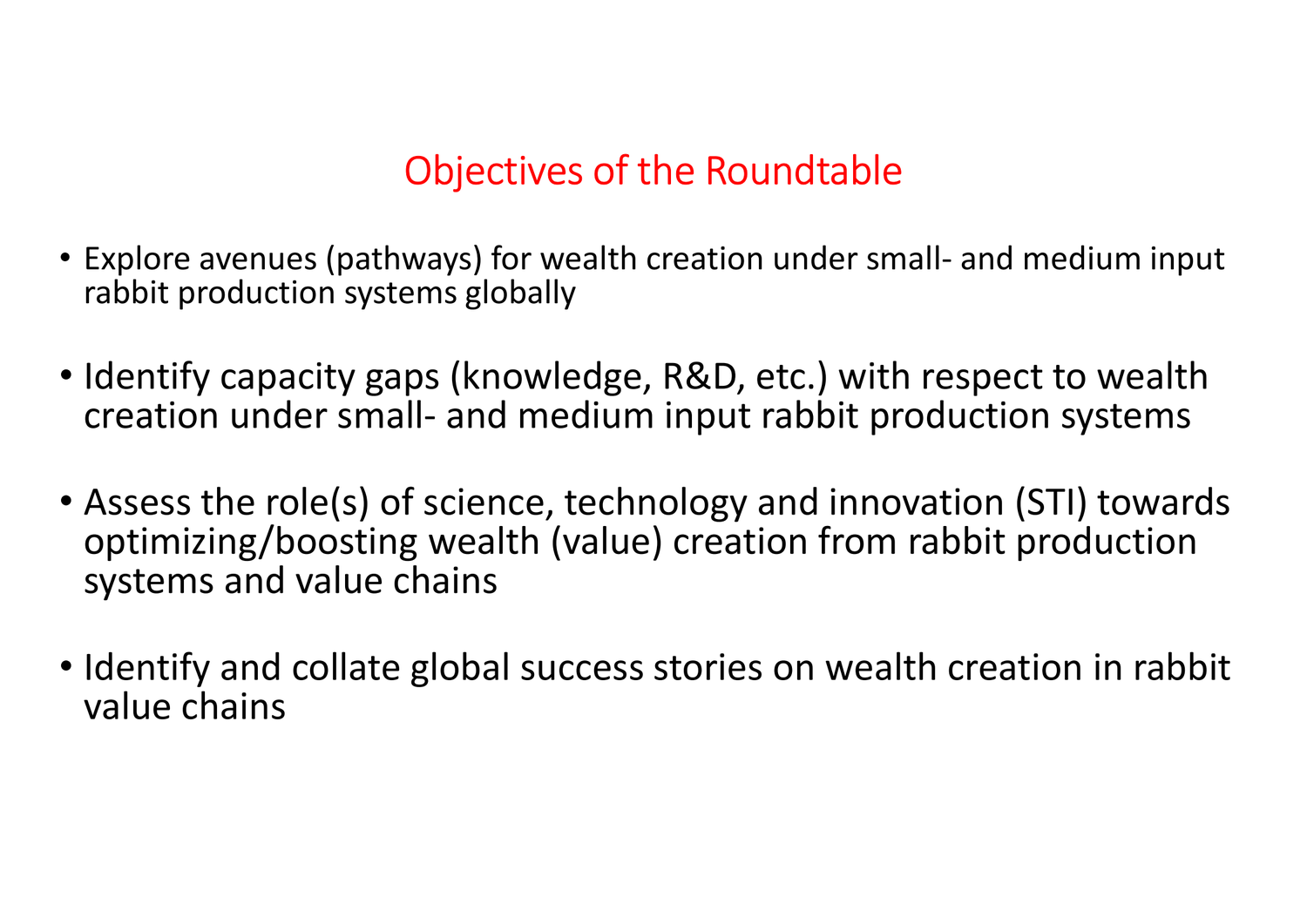### Key Questions

- (1) Pathways to wealth (or value) creation
	- What are the different pathways to sustainable wealth creation from global rabbit production systems?

#### • (2) SWOT analysis of rabbit production systems and wealth creation

- What are the strengths and weaknesses in rabbit production systems?
- What are the opportunities and threats (barriers) in rabbit production systems?

#### • (3) Critical gaps (knowledge, R&D and capacity gaps)

- Knowledge gaps?
- R&D gaps?
- Capacity gaps?
- Gaps in resilience building?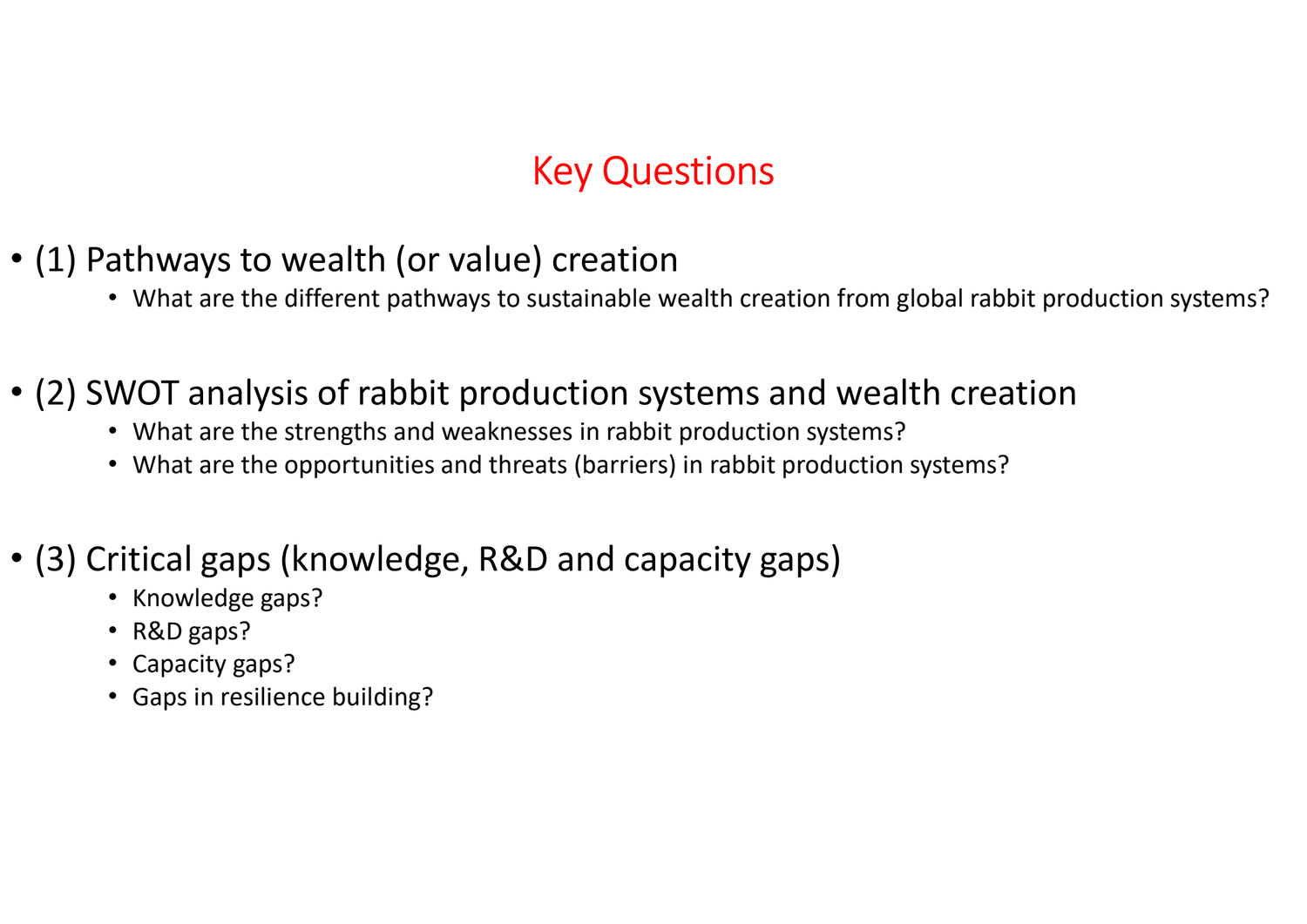### Key Questions (Cont'd)

- (4) Roles and contributions to wealth creation in rabbit production systems
	- Science, technology and innovation (STI), including Apps and Smart Systems
	- Rabbit value chains (mapping, analysis and chain empowerment)
	- Traceability system for meat rabbit
	- Diversification of rabbit products and services
- (5) Miscellaneous in rabbit systems and wealth creation
	- Product diversification?
	- Marketing of rabbit products?
	- Others?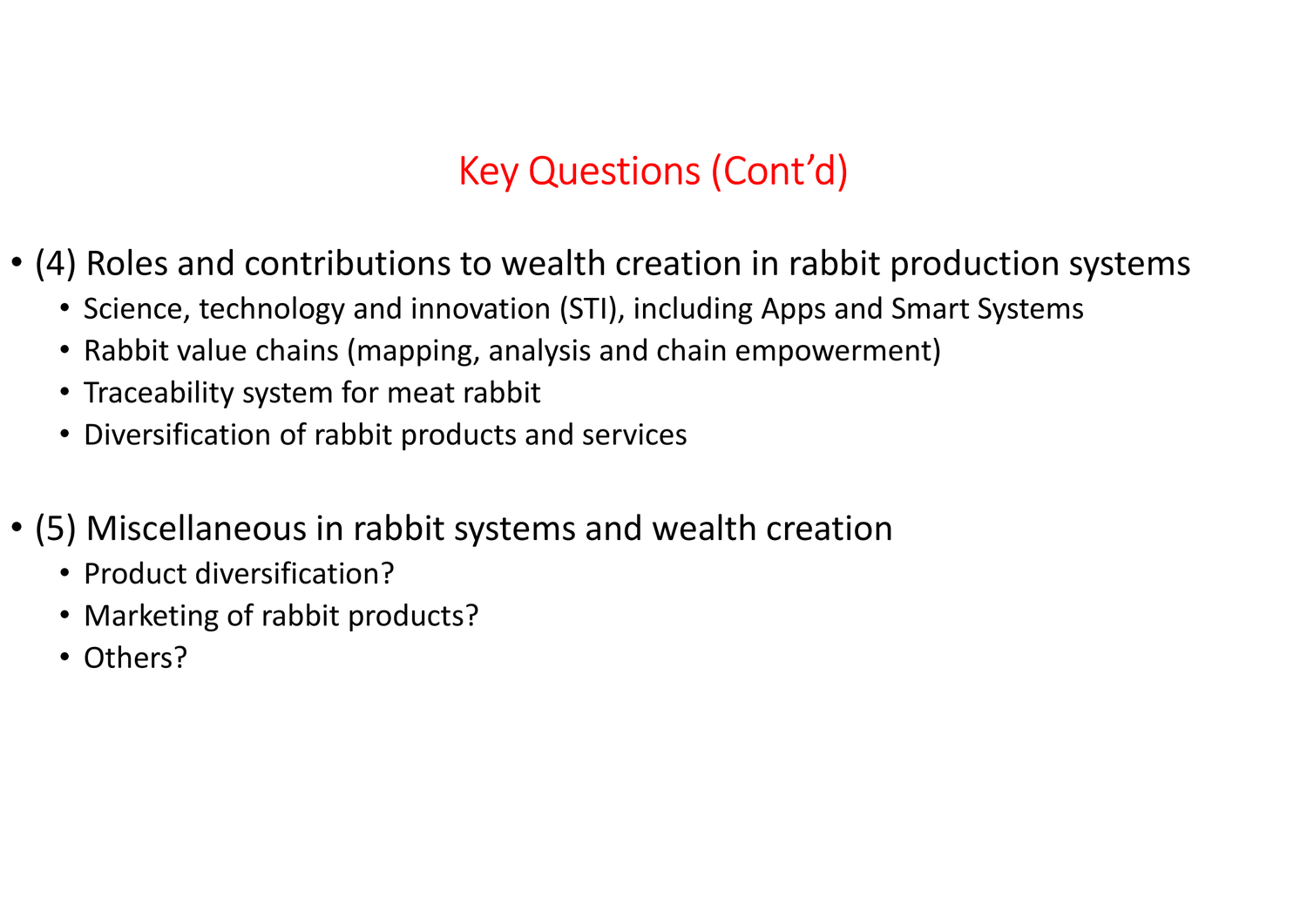### Expected Outcomes / Deliverables

- (1) Avenues (pathways) for wealth creation for rabbit production systems explored
- (2) Capacity gaps (knowledge, R&D, innovation, etc.) identified
- (3) Knowledge, R&D and capacity gaps that are critical towards optimizing/boosting wealth (value) creation assessed
- (4) Global success stories on wealth creation in rabbit value chains Identified and collated
- (5) Recording and proceedings of the Roundtable uploaded to the WRSA website under the section: "Rabbits for the Developing World"